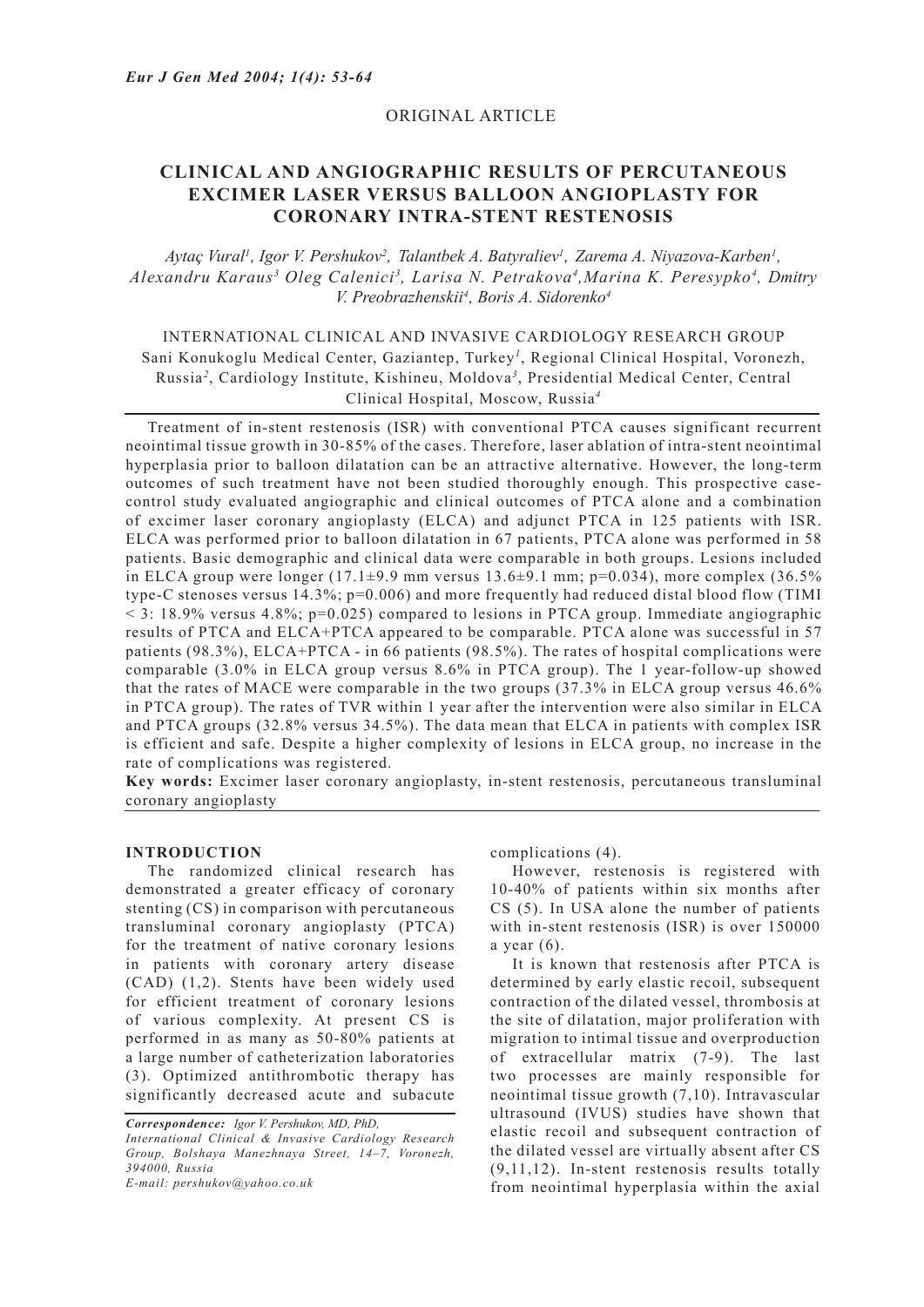stent length and at the margins of the stented segment (12-14).

A large number of strategies have been employed to treat ISR (15,16). The recurrence rate of ISR after conventional PTCA has been reported to be 30-85% depending on the reference vessel diameter and ISR length (17-19). In patients with ISR with a high risk of restenosis efficacy of directional (20-22), high-speed rotational (23-26) and extractional atherectomy (27-29) preceding PTCA was evaluated. The methods allowed to eliminate neointimal hyperplasia before balloon dilatation of ISR and, therefore, contributed to a higher PTCA efficacy and lower residual stenosis. Similarly to atherectomy, excimer laser coronary angioplasty (ELCA) was performed prior to PTCA in patients with a high risk of restenosis (30-31). Its immediate effect has proved to be favorable, but the long-term outcomes of ELCA in the treatment of ISR have not been thoroughly studied, at least in Europe and Asia (32).

This prospective case-control study compared immediate angiographic results and also hospital and long-term clinical outcomes of ELCA + adjunct PTCA with PTCA alone for the treatment of in-stent restenosis. Eight participating clinical centers obtained results on patients after invasive treatment of ISR from tertiary observers united by the research protocol of the International Invasive Cardiology Research Group.

#### **MATERIAL AND METHODS**

#### *Patients selection and exclusion criteria*

One hundred twenty-five patients hospitalized between 1997 and 2002 with instent restenosis were studied. All restenoses and occlusions within a stent were available for both laser ablation and conventional PTCA. Patients with acute myocardial infarction and with cardiogenic shock were excluded from the study. Patients whose follow-up monitoring was impossible were also excluded. Prior written informed consent to every type of invasive treatment was obtained from all patients.

## *Evaluation of procedural, in-hospital and long-term outcomes*

Demographic data were collected from the patients with in-stent restenosis including history of angina, previous myocardial infarctions, number of previous coronary interventions, risks of atherosclerosis and restenosis. Non-invasive examination was performed to grade angina pectoris and

estimate significance of the present instent restenosis. Diagnostic coronarography determined the number and localization of previously implanted stents, quantitative coronary analysis for the evaluation of ISR was performed.

The intervention of ISR was considered successful if residual stenosis was less than 50% of the vessel diameter and there were no major adverse cardiac events (death, acute occlusion with subsequent myocardial infarction, urgent coronary artery bypass grafting). Subacute occlusion was defined as complete vessel closure outside of the catheterization laboratory within 30 days after the procedure.

Hospital outcome was considered as favorable if after the intervention and up to the hospital discharge there were no major adverse cardiac events (MACE): death, acute myocardial infarction, subsequent target percutaneous coronary intervention (PCI) or coronary artery bypass grafting (CABG).

All the patients were contacted by telephone after their hospital discharge to identify late adverse clinical events: death, myocardial infarction, target vessel revascularization (TVR) in other clinics. In case of recurrent angina all the patients underwent control angiography with subsequent TVR.

#### *Treatment of in-stent restenosis*

ELCA was performed according to the above-described technique (32). Eccentric and concentric 1.4 mm, 1.7 mm and 2.0 mm laser catheters were used. Initially the treatment was performed with the smallest 1.4 mm catheter because of safety concerns. If the result was insufficient and a 1.4 mm laser catheter could pass successfully distal to the lesion, a 1.7 mm eccentric laser catheter was chosen. Multiple passes with the catheter were made through the stenotic segment. If a suboptimal result was achieved with a 1.7 catheter, a 2.0 mm concentric laser catheter was used to maximize restenotic tissue ablation. ELCA was discontinued if it was not possible to increase lumen diameter of the lesion after a larger catheter was used. Laser power was between 35 mJ/mm2 and 55 mJ/mm2 . Mean power was 46.2±4.9 mJ/mm2 . Saline flush was performed during ELCA to prevent or reduce laser-induced photoacoustic damage of the vessel (33).

Adjunctive conventional PTCA (19) was performed after the laser intervention to achieve 1:1 balloon-to-artery ratio. PTCA without prior laser extraction in the restenotic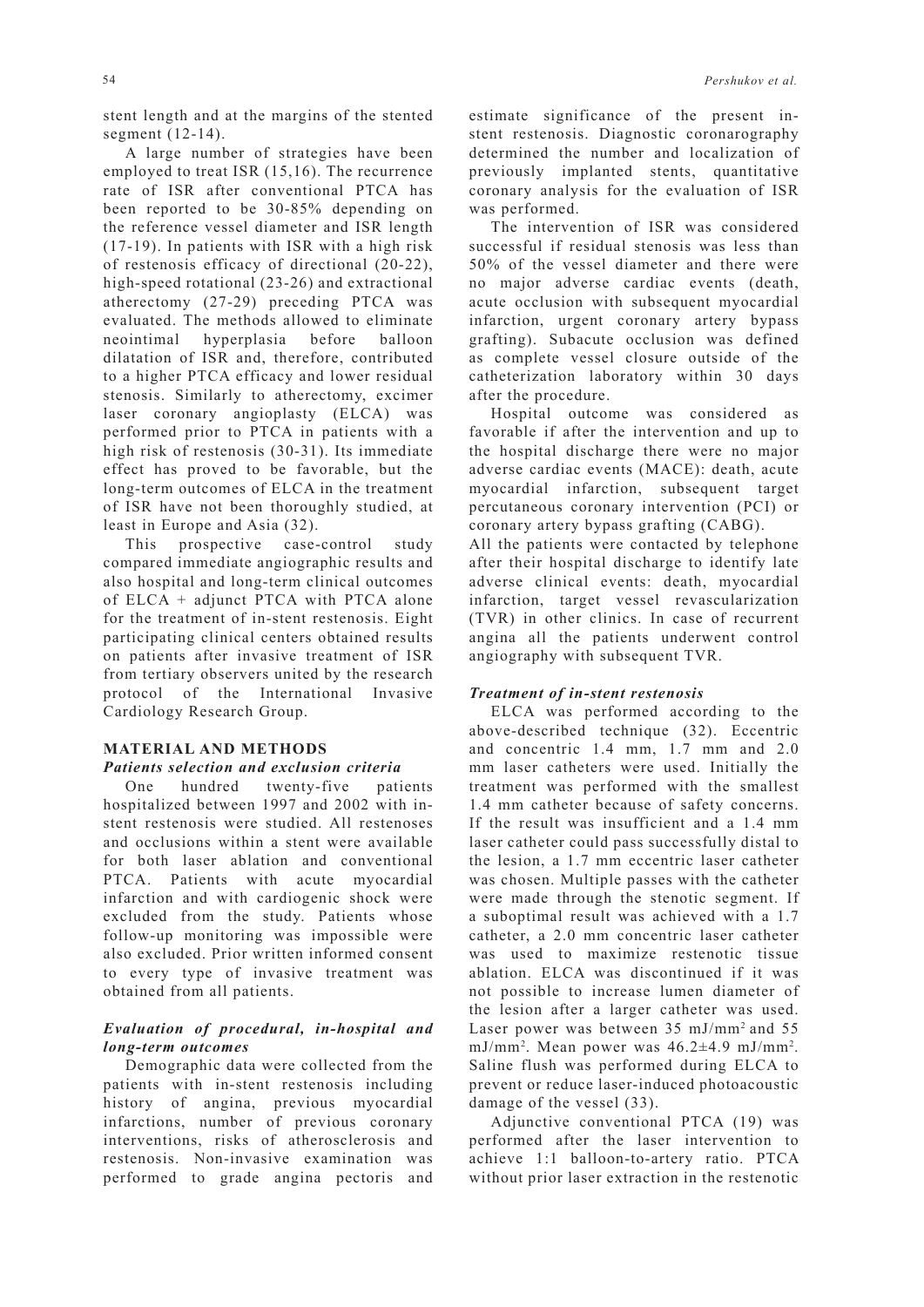|  |  |  |  |  | Table I. Basic demographic and clinical data. |  |
|--|--|--|--|--|-----------------------------------------------|--|
|--|--|--|--|--|-----------------------------------------------|--|

|                                              | <b>ELCA</b>   | <b>PTCA</b>   | p  |
|----------------------------------------------|---------------|---------------|----|
|                                              | n:67          | n:58          |    |
| Age years                                    | $61 \pm 12$   | $63 \pm 12$   | ns |
| Women $(\% )$                                | $19(28.4\%)$  | 15(25.9)      | ns |
| Unstable angina $(\% )$                      | $35(60.3\%)$  | 48 $(71.6\%)$ | ns |
| Prior myocardial infarction $(\%)$           | $31 (46.3\%)$ | 33 (56.9%)    | ns |
| Prior coronary artery bypass grafting $(\%)$ | 33 (49.3%)    | $32(55.1\%)$  | ns |
| Diabetes mellitus $(\% )$                    | $23(34.3\%)$  | $17(29.3\%)$  | ns |
| Family history of CAD $(\% )$                | $37(55.2\%)$  | $39(67.2\%)$  | ns |
| Hypercholesterolemia $(\% )$                 | 50 (74.6%)    | $37(63.8\%)$  | ns |
| Current smokers $(\% )$                      | $31 (46.3\%)$ | 34 $(60.3\%)$ | ns |
| Congestive heart failure $(\% )$             | $16(23.9\%)$  | $13(22.4\%)$  | ns |

*CAD; coronary artery disease, ELCA; excimer laser coronary angioplasty, PTCA; percutaneous transluminal coronary angioplasty, ns; non significant*

segment was also performed conventionally (19), and the optimal balloon-to-artery ratio of 1:1 was achieved.

### *Drug support*

After the intervention all the patients were treated with heparin intravenously for 24- 48 hours, clopidogrel 300 mg in the first 24 hours and 75 mg/day for subsequent 8 weeks. The treatment with aspirin 325 mg/day was routinely continued in all patients.

#### *X-ray analysis*

The morphology of the in-stent restenosis was evaluated in accordance with the abovedetermined standard criteria (34). The length of in-stent restenosis was determined by the axial lumen diameter loss over 50% of the reference vessel diameter. Lesion complexity was evaluated on the scale approved by the American College of Cardiology (ACC) and the American Heart Association (AHA) (35). Complications related to ELCA or PTCA were also recorded.

Preintervention and postintervention angiography of the lesion was performed in two projections. Projections with the least shortening of the lesion were selected. Patients were treated with nitroglycerin intracoronary (200 mcg) before the procedure if no contraindications were reported. A guiding catheter filled with contrast media was used as the calibration device. Mean reference vessel diameter (RVD), minimum lumen diameter (MLD) and diameter stenosis (DS) were calculated using QuantCor QCA 4.0 (Siemens, Germany) QCA-Plus (Sunders Systems, USA) software. To distinguish between intrastent stenosis and lesions continuing beyond the stent margins into contiguous segments, the first point was chosen at 3-5 mm proximal to the stent and the last point – at 3-5 mm distal to the stent.

#### *Statistical analysis*

Continious data are presented as mean  $\pm$ standard deviation. Qualitative evaluation was performed using chi-square criterion or Fisher's exact test. Proportions were compared using z-test with Yates' correction or Fisher's exact test. Comparison of the end points results was performed using Student's t-test. Stepwise logistic regression model with inclusion of variables was applied to define variables related to MACE developed within 12 months after the intervention. Survival function was estimated using Kaplan and Meier method. Group differences in the proportion of patients without MACE were revealed with Cox F-test. Significant level was considered as p<0.05. A software package "Statistica 6.0" (StatSoft Inc) was used for the analysis.

## **RESULTS**

*Patients demographic characteristics and clinical data;* A total of 125 patients were enrolled in the study. The mean age of the patients was  $62 \pm 11$  years. ELCA was performed in 67 patients (ELCA group); it was immediately followed by PTCA. In 58 patients PTCA alone without prior laser ablation of the restenosis was performed (PTCA group). No significant differences in basic demographic and clinical data between the groups were revealed. Risks of atherosclerosis and restenosis were reported with most patients in both groups. Demographic and clinical data are presented in Table 1.

*Angiographic analysis;* Initial X-ray coronary angiography was performed in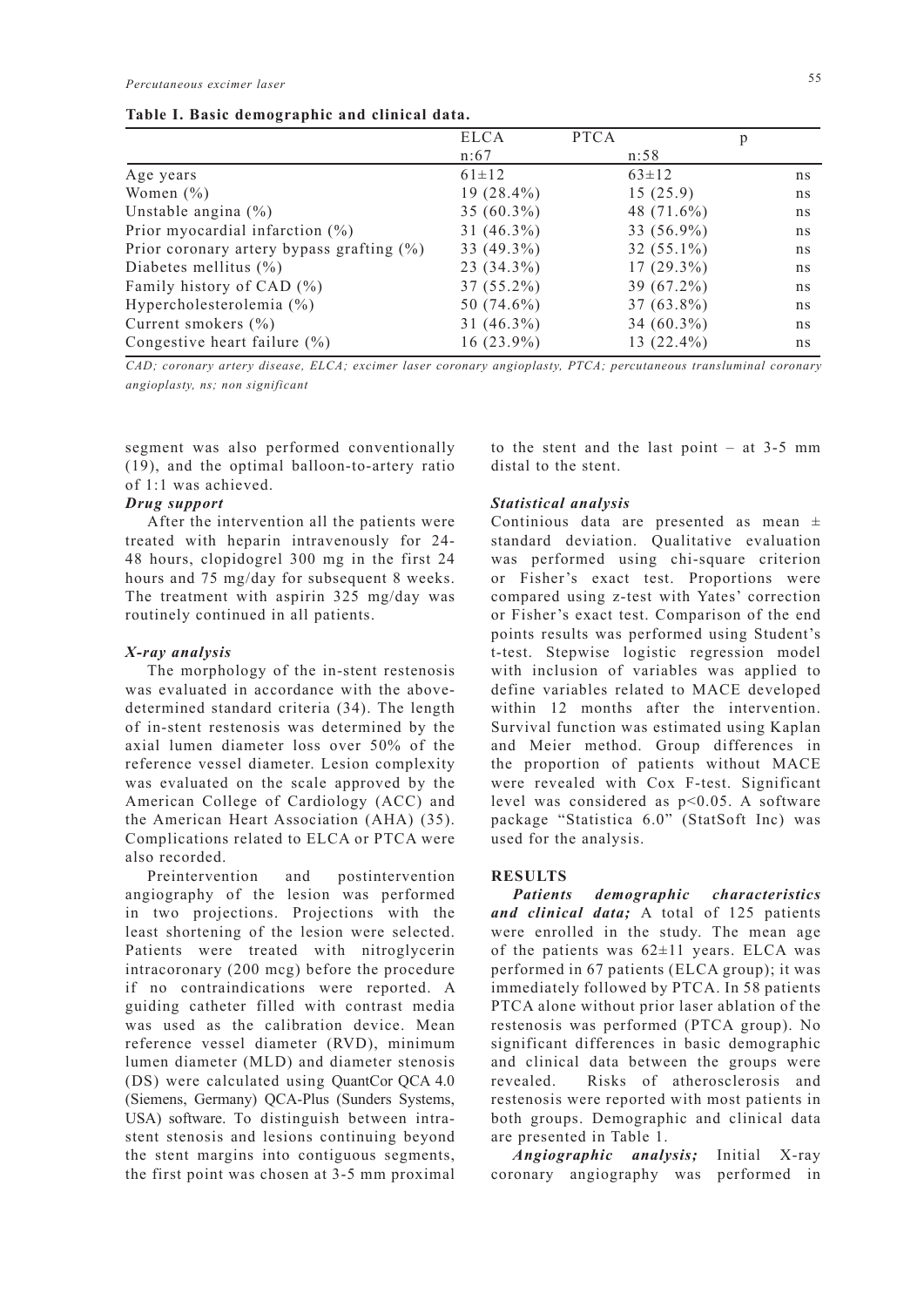|                           | <b>ELCA</b>    | <b>PTCA</b>         | p     |
|---------------------------|----------------|---------------------|-------|
|                           | n:67           | n:58                |       |
| Lesions with restenosis   | 74             | 63                  |       |
| Number of original stents | $1.6 \pm 0.6$  | $1.5 \pm 0.7$<br>ns |       |
| Primary restenosis        | 65 (87.8%)     | 60 (95.2%)          | ns    |
| Secondary restenosis      | $8(10.8\%)$    | $2(3.2\%)$          | ns    |
| Repeat restenosis         | $1(1.4\%)$     | $1(1.6\%)$          | ns    |
| Days from stent placement | $144 + 87$     | $162 + 73$<br>ns    |       |
| Coronary segment          |                |                     |       |
| <b>LAD</b>                | 30 $(40.5\%)$  | $21(33.3\%)$        | ns    |
| Left circumflex artery    | $8(10.8\%)$    | $9(14.3\%)$         | ns    |
| Right coronary artery     | $19(25.7\%)$   | $13(20.7\%)$        | ns    |
| Saphenous vein graft      | $17(23.0\%)$   | 20 (31.7%)          | ns    |
| Lesion location           |                |                     |       |
| Ostial                    | $19(25.7\%)$   | 18 $(28.6\%)$       | ns    |
| Proximal                  | $25(33.8\%)$   | $16(25.4\%)$        | ns    |
| Middle                    | 23 (31.7%)     | 20 (31.7%)          | ns    |
| Distal                    | $6(8.1\%)$     | $7(11.1\%)$         | ns    |
| Anastomosis               | $1(1.3\%)$     | $2(3.2\%)$          | ns    |
| Length (mm)               | $17.1 \pm 9.9$ | $13.6 \pm 9.1$      | 0.034 |
| Length $> 10$ mm          | 57 (77.0%)     | 30 $(47.6\%)$       | 0.001 |
| Length $> 20$ mm          | $26(35.1\%)$   | $10(15.9\%)$        | 0.019 |
| Eccentric                 | $17(23.0\%)$   | $12(19.0\%)$        | ns    |
| $Bend > 45$ degrees       | $1(1.4\%)$     | $2(3.2\%)$          | ns    |
| Pre TIMI flow $\leq$ 3    | 14 (18.9%)     | $3(4.8\%)$          | 0.025 |
| Total occlusion           | $4(5.4\%)$     | $1(1.6\%)$          | ns    |
| ACC/AHA complexity        |                |                     |       |
| Type A                    | $8(10.8\%)$    | 13 $(20.6\%)$       | ns    |
| Type $B_1$                | 24 (32.4%)     | 30 $(47.6\%)$       | ns    |
| Type $B_2$                | $15(20.3\%)$   | $11(17.5\%)$        | ns    |
| Type C                    | 27 (36.5%)     | $9(14.3\%)$         | 0.006 |

**Table 2. Basic initial angiographic data.**

*ELCA; excimer laser coronary angioplasty, PTCA; percutaneous transluminal coronary angioplasty, LAD; left anterior descending coronary artery, TIMI; thrombolysis in myocardial infarction, ACC; American College of Cardiology, AHA; American Heart Association, ns; non significant*

125 patients with ISR. Hemodynamically significant in-stent restenosis (over 50%) was revealed in 137 segments.

Restenosis-to-patient ratio was 1.1. ELCA+PTCA was performed in 67 patients to treat 74 lesions out of the total 137 lesions. 63 lesions in 58 patients were treated with PTCA alone. Basic initial angiographic data are presented in Table 2. Over fifty percent of the lesions in ELCA group and nearly fifty percent of the lesions in PTCA group were located in branches of the left coronary artery. Lesions in saphenous vein grafts made a considerable proportion in both groups: 23% in PTCA group and 32% in ELCA group. Proliferative restenoses were registered significantly more often in ELCA group. Lesions complexity was higher in ELCA group.

The number of stents was comparable in both groups. Recurrent restenosis was more

frequent in ELCA group. In all the patients the stents were multicellular matrix steel constructions. Recurrence period for in-stent restenosis was slightly shorter in ELCA group.

*Procedural results;* During ELCA the maximum catheter diameter was 1.4 mm in 8 patients (10.8%), 1.7 mm in 26 patients (35.1%) and 2.0 mm in 40 patients (54.1%). 776±513 pulses were delivered during 3.6±2.1 laser catheter passes.

Thrombosis developed in 4 treated segments (5.4%) during ELCA, but remained only in 2 segments (2.7%) after PTCA. In PTCA group thrombosis was registered in one segment (1.6%, differences between the groups not significant). Blood flow reduced below TIMI 3 in 5 segments (6.8%) after ELCA, but after PTCA antegrade blood flow TIMI 3 was registered in all the segments.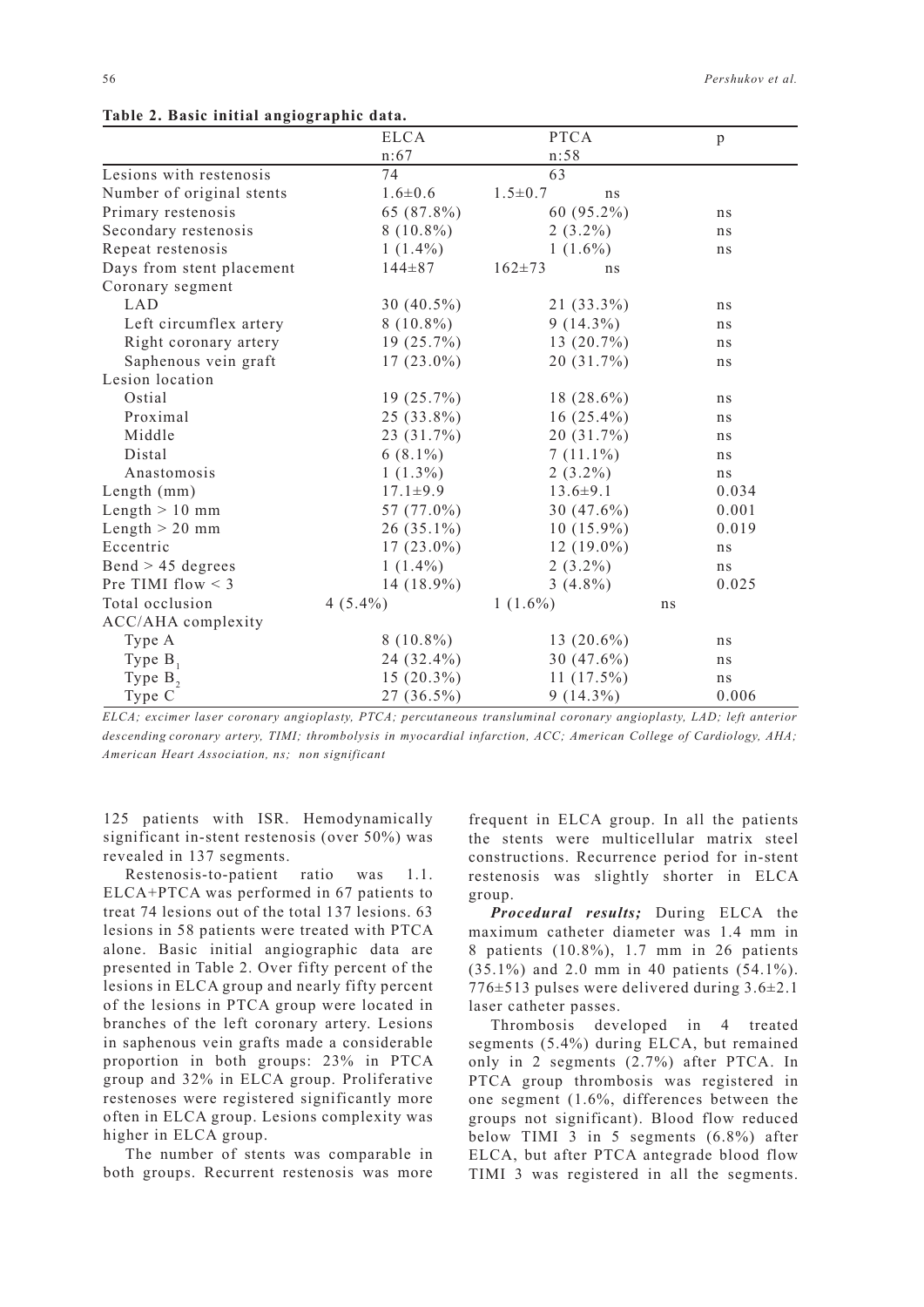|                              | ELCA            | <b>PTCA</b>     | p     |
|------------------------------|-----------------|-----------------|-------|
| $\overline{\text{RVD}}$ , mm |                 |                 |       |
| Initial                      | $2.75 \pm 0.63$ | $2.89 \pm 0.68$ | ns    |
| Post ELCA                    | $2.75 \pm 0.61$ |                 |       |
| Final                        | $2.81 \pm 0.59$ | $2.93 \pm 0.61$ | ns    |
| MLD, mm                      |                 |                 |       |
| Initial                      | $0.85 \pm 0.41$ | $1.14\pm0.51$   | 0.001 |
| Post ELCA                    | $1.42 \pm 0.49$ |                 |       |
| Final stent                  | $2.29 \pm 0.60$ | $2.25 \pm 0.63$ | ns    |
| Final segment                | $2.21 \pm 0.58$ | $2.19\pm0.65$   | ns    |
| $%$ DS                       |                 |                 |       |
| Initial                      | $69.1 \pm 14.1$ | $60.6 \pm 14.8$ | 0.001 |
| Post ELCA                    | $48.4 \pm 16.9$ |                 |       |
| Final stent                  | $18.5 \pm 13.3$ | $23.2 \pm 15.1$ | ns    |
| Final segment                | $21.4 \pm 12.7$ | $25.3 \pm 14.1$ | ns    |
| Balloon: artery ratio        | $1.09\pm0.11$   | $1.03 \pm 0.13$ | 0.004 |

**Table 3. Quantitative angiographic results.**

*ELCA; excimer laser coronary angioplasty, PTCA; percutaneous transluminal coronary angioplasty, RVD; reference vessel diameter, MLD; minimum lumen diameter, DS; diameter stenosis, ns; non significant*

There was no reduction in blood flow after the procedure in PTCA group. Laser treatment caused dissection in 14 segments (18.9%). According to the classification of the National Heart, Lung and Blood Institute, type A and B dissections immediately after ELCA were registered in 8 segments (4+4), type C and D dissections – in 6 segments  $(3+3)$ . No type E or F dissections were registered. Dissections after PTCA were registered in 17 segments in ELCA group (23.0%). Type A was registered in 3 segments  $(4.1\%)$ , type B – in 7 segments  $(9.5\%)$ , type C – in 5 segments  $(6.8\%)$ , and type  $D - in 2$  segments  $(2.7\%)$ . Type E or F dissections were not registered. In PTCA group dissections appeared after balloon dilatation in 10 segments (15.2%, differences between the groups not significant). Type B dissection was registered in 4 segments  $(6.3\%)$ , type C – in 5 segments  $(7.9\%)$  and type  $D - in 1$  segment  $(1.6\%)$ .

Generally, the outcome of ELCA was not optimal in 5 cases (6.8%). In 2 cases a lesion could not be passed to its full length, in 3 other cases the reasons were different. However, successful results were obtained in 4 out of 5 non-optimal ELCA cases after PTCA was performed. Thus, in ELCA group the treatment of in-stent restenosis appeared to be ineffective in 1 case (1.5%). In PTCA group the treatment of in-stent restenosis was not successful in 1 patient (1.7%) due to the massive vessel thrombosis. ELCA+PTCA treatment was significantly more timeconsuming: it was 67.2±41.9 minutes versus 49.3±35.6 minutes in PTCA group (p:0.012).

Quantitative coronary analysis of the

laser and balloon interventions (Table 3) showed that the reference vessel diameter was comparable in both groups. However, in ELCA group there were more patients with the smaller minimum lumen diameter (0.85 mm versus 1.14 mm in PTCA group, p<0.001). Mean residual stenosis after ELCA was less than 50%: 48.4%±16.9%. There were no significant differences between the groups in final MLD and DS. Significant differences were registered in the maximum balloon diameter-to-reference vessel diameter ratio: in ELCA group it was significantly larger (1.09 versus 1.03 in PTCA group, p:0.004).

*Hospital results;*Immediate effect was achieved in 66 out of 67 patients in ELCA group  $(98.5 \%)$ , and in 57 out of 58 patients in PTCA group (98.3 %, difference not significant). In 2 patients (1 patient in each group) endovascular treatment of ISR was complicated by a massive thrombosis of coronary arteries. Urgent coronary artery bypass grafting was needed. Both operations were successful; the thrombotic occlusion did not result in myocardial infarction with Q-wave. During the hospital stay target PTCA at the site of in-stent restenosis was performed in 4 patients in PTCA group and in 1 patient in ELCA group due to recurrent angina (the tendency for more frequent target interventions in PTCA group was not significant). 2 out of 4 patients in PTCA group suffered acute coronary syndrome. Successful intravenous thrombolysis with streptokinase was performed which prevented development of acute myocardial infarction. 1 patient in ELCA group and 1 patient in PTCA group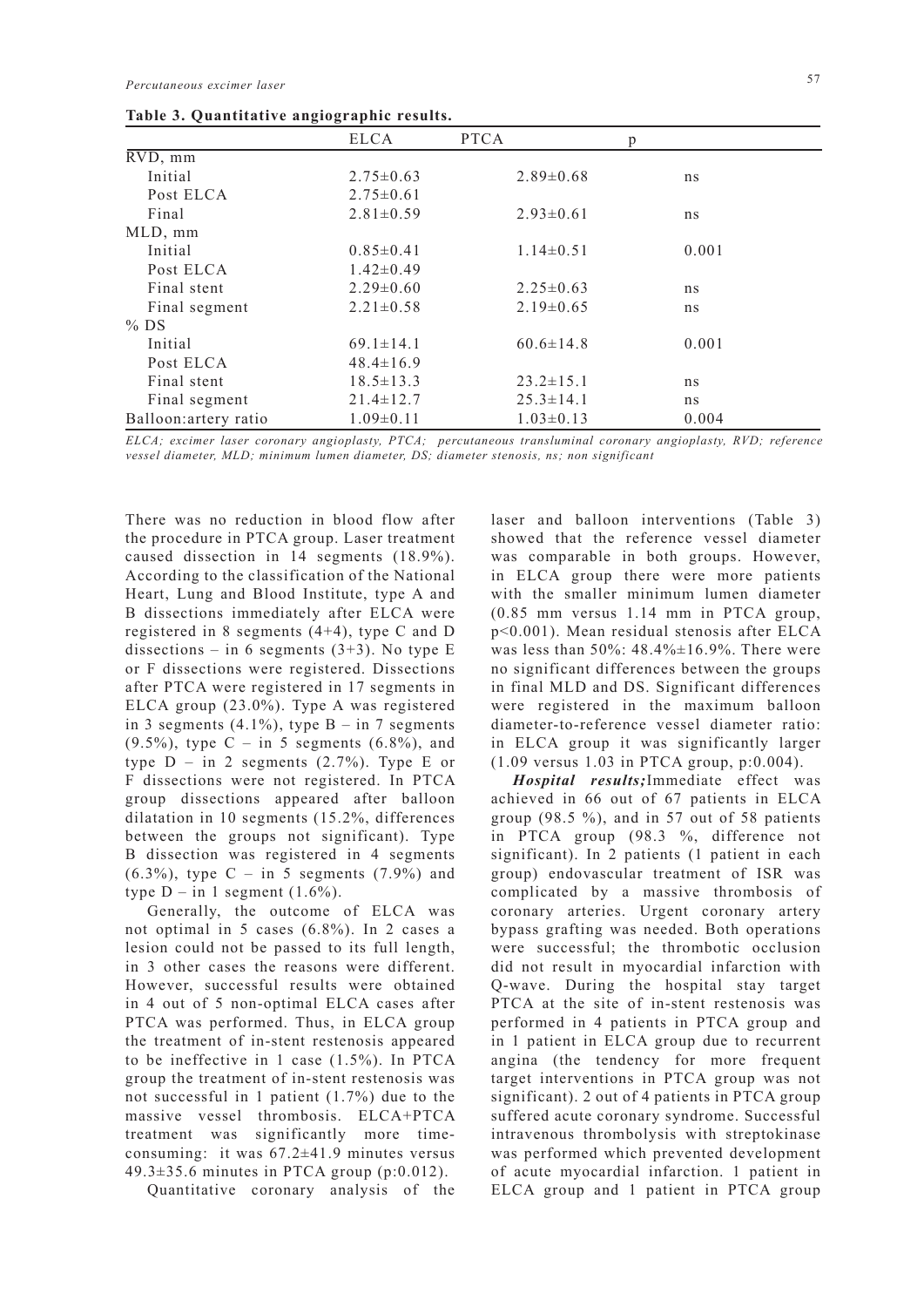|                               | <b>ELCA</b> | <b>PTCA</b> |    |    |
|-------------------------------|-------------|-------------|----|----|
| $\mathsf{n}$                  |             | 58          |    |    |
| Procedural success            | 66 (98.5%)  | 57 (98.3%)  |    | ns |
| Urgent CABG                   | $1(1.5\%)$  | $1(1.7\%)$  | ns |    |
| Recurrent angina              | $1(1.5\%)$  | $4(6.9\%)$  |    | ns |
| Repeat PCI                    | $1(1.5\%)$  | $4(6.9\%)$  |    | ns |
| All in-hospital complications | $2(3.0\%)$  | $5(8.6\%)$  |    | ns |
| Clinical success              | 65 (97.0%)  | 53 (91.4%)  |    | ns |

**Table 4. Procedural and in-hospital outcomes**

*ELCA; excimer laser coronary angioplasty, PTCA; percutaneous transluminal coronary angioplasty, CABG; coronary artery bypass grafting, ns; non significant*

underwent target PCI with tirofiban - blocker of glycoprotein IIb/IIIa platelet receptors. None of the interventions caused cardiac tamponade. All the patients were alive at the time of hospital discharge. Complications and hospital outcomes are presented in Table 4.

Cardiac complications and bleedings after the intervention were minimal in both groups. No retroperitoneal hematoma, ischemic limbs or major bleedings with hematocrit reduction were registered. There were no instances of gastrointestinal bleeding or cerebrovascular hemorrhages. One arteriovenous fistula in ELCA group (1.5%) and one pseudoaneurysm in each group (1.5% in ELCA group and 1.7% in PTCA group) were not typical for the groups, did not result in clinical complications and did not make any significant intergroup differences.

*Long-term clinical outcomes;* Clinical events during the 12 month-follow-up are presented in Table V. No significant intergroup differences were revealed concerning cardiac death rate, development of Q-wave myocardial infarction, recurrent angina CCS class. II-IV, need for target PCI or CABG. The average follow-up period and complications occurrence period after the procedure were  $222 \pm 97$  days in ELCA group and  $200 \pm 103$  days in PTCA group (differences not significant). Totally, MACE took place in 25 patients from ELCA group (37.3%) and in 27 patients in PTCA group (46.6%, differences not significant). TVR (coronary angioplasty or coronary artery bypass grafting) of the restenotic vessel was needed in 32.8 % in ELCA group and in 34.5 % in PTCA group (differences not significant).

Evaluation of cumulative proportions of patients without MACE was performed with Kaplan and Meier method (Figure1). When compared using the criterion for censored data (Cox F-test:1.50), a tendency for less frequent complications in ELCA group proved to be non-significant (p:0.07).

Stepwise logistical regression model with inclusion of variables was applied to reveal demographic, clinical, angiographic and procedural factors significantly related to the recurrent restenosis after the treatment of ISR. The analysis has shown that the period of time from the first stenting until ISR (odds ratio OR:8.81, range 1.21÷42, p: 0.03), diabetes mellitus (OR=3.72, range 1.43÷9.94, p:0.017), the length of the instent restenosis (OR=2.85, range 1.19÷6.85, p:0.012) and female gender (OR=1.65, range  $1.11 \div 2.98$ , p:0.04) are significant predictors of the recurrent restenosis and of the need for

| Table of Eate charten buttome. |              |               |    |    |
|--------------------------------|--------------|---------------|----|----|
|                                | ELCA         | <b>PTCA</b>   |    |    |
| n                              | 67           | 58            |    |    |
| MACE                           | $25(37.3\%)$ | $27(46.6\%)$  |    | ns |
| Time to follow-up, days        | $222 \pm 97$ | $200 \pm 103$ | ns |    |
| Death                          | $1(1.5\%)$   | $2(3.4\%)$    |    | ns |
| Q-wave MI                      | $2(3.0\%)$   | $1(1.7\%)$    |    | ns |
| Recurrent angina               | $20(29.9\%)$ | $19(32.8\%)$  |    | ns |
| All TVR                        | 22 (32.8%)   | $20(34.5\%)$  |    | ns |
| Target lesion CABG             | $7(10.4\%)$  | $8(13.8\%)$   |    | ns |
| Target lesion PCI              | $15(22.4\%)$ | $12(20.7\%)$  |    | ns |

|  |  |  |  | Table 5. Late clinical outcome. |
|--|--|--|--|---------------------------------|
|--|--|--|--|---------------------------------|

*ELCA; excimer laser coronary angioplasty, PTCA; percutaneous transluminal coronary angioplasty, MACE; major adverse cardiac events (death, MI, TVR, recurrent angina), MI; myocardial infarction, TVR; target vessel revascularization, CABG; coronary artery bypass grafting, PCI; percutaneous coronary intervention, ns; non significant*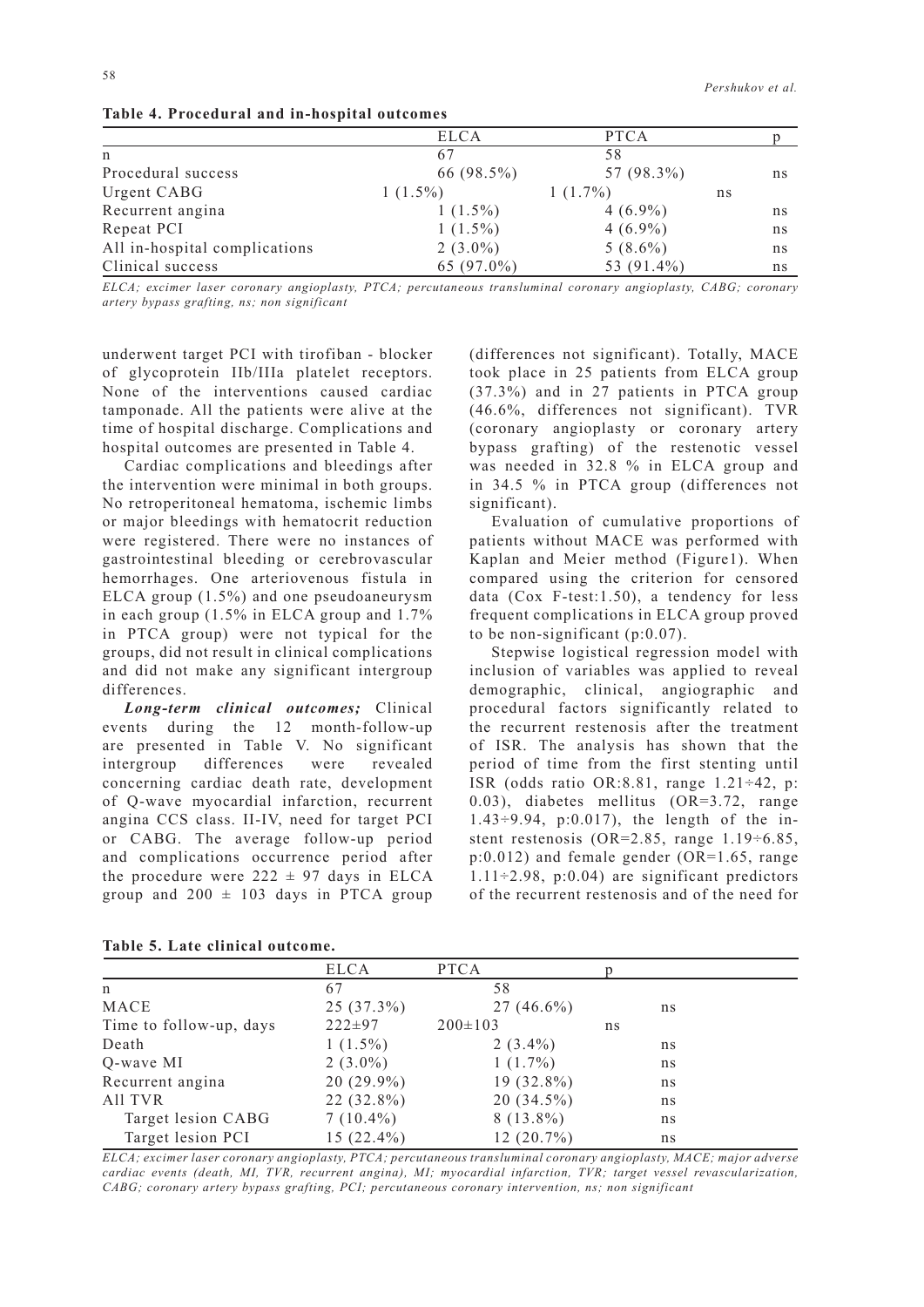

**Figure 1. Cumulative freedom from MACE at follow-up (Kaplan-Meier method).**

target revascularizations. At the same time, a bigger reference vessel diameter has proved to be a significant predictor (OR=0.59, range  $0.28 \div 0.87$ , p:0.01) of lower recurrence rate for ISR and related complications.

#### **DISCUSSION**

There is an acute demand for the best strategy to treat in-stent restenosis, because the number of stent implantations and ISR after the intervention are increasing every year, and the recurrence rate for dilated restenotic vessels is varying from 30% to 85% (17-19). This study demonstrates safety and efficacy of ELCA for the treatment of ISR. This revascularization technique has a high potential for the treatment of complex lesions. Despite sufficient length of the ISR  $(17.1\pm9.9 \text{ mm})$  and lesions complexity (type B2 or C lesions were registered in 56.8% cases), the number of revascularizations within the 12 month-follow-up after ELCA was 32.8%. However, the proportion of target revascularizations was comparable in both groups and the study has not demonstrated significant clinical advantage of ELCA+adjunct PTCA for the treatment of ISR compared to PTCA alone. A larger-scale comparison of the methods may be required to reveal advantages of laser treatment of ISR. However, a study conducted in the USA which compared efficacy of ELCA and PTCA used for the treatment of 157 lesions in 146 patients did not reveal significant differences between the methods, although it mentioned a trend for more favorable outcomes after ELCA (37).

*Treatment of in-stent restenosis;* Serial IVUS studies have shown that the base for restenosis after conventional PTCA is chronic which may contribute as much as 75% to the lumen loss (10-11). On the contrary, lumen loss after the stenting results primarily form neointimal tissue growth within the axial length of the stent (11-14). It is in very rare instances that ISR is caused by underdilation of the stent or by its radial compression (6,12- 14,38). Marginal restenosis is, therefore, more often caused by the combination of mechanical stenosis and tissue growth (12,13,37). Previous research using angiographic and IVUS data showed that diffuse ISR (over 10 mm) was significantly related to the stent length, reference lumen diameter and final diameter at the site of implantation (35,39).

The revascularization strategy was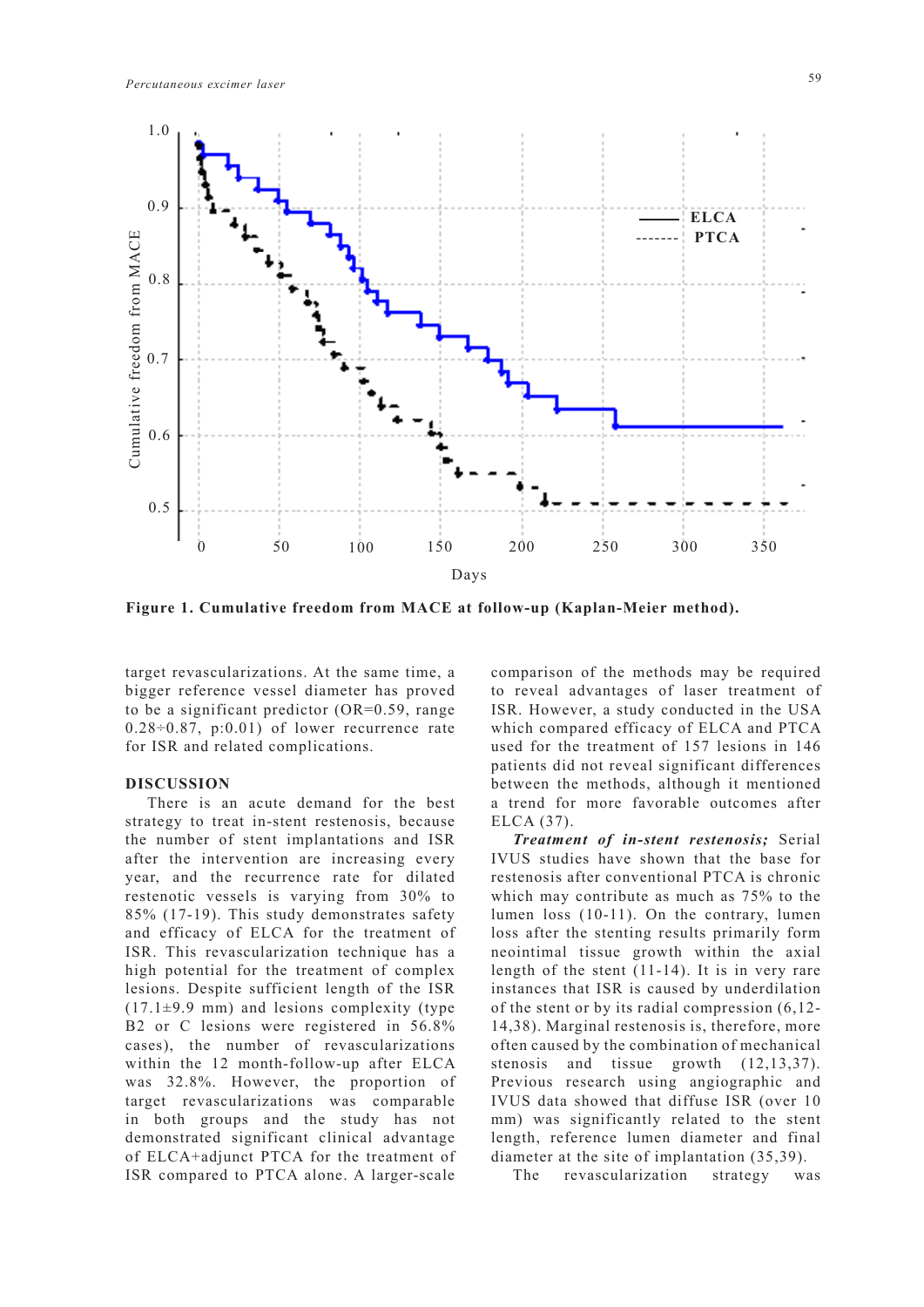determined by three basic mechanisms of the treatment of ISR. Neointimal redistribution, plaque ablation or elimination and stent expansion are required (14,31). Longitudinal and cross lumen plaque can be redistributed inside a stent towards its margins and through the stent cells into the media and adventitia only during balloon expansion. Quantitative evaluation of IVUS studies showed that dilatation if ISR with the balloon alone significantly increased minimal lumen crosssectional area  $(CSA)$  from  $2.3 \pm 1.3$  mm<sup>2</sup> to 6.1 $\pm$ 2.2 mm<sup>2</sup> (p<0.0001); in-stent lumen CSA increased from  $7.2\pm2.4$  mm<sup>2</sup> to  $8.7\pm2.6$  mm<sup>2</sup> and in-stent neointimal hyperplasia CSA reduced from  $4.9 \pm 2.2$  mm<sup>2</sup> to  $2.7 \pm 2.0$  mm<sup>2</sup>  $(p<0.0001)$  (40).

In 1990s a number of single- and multicenter trials were conducted to evaluate efficacy of endovascular treatment of instent restenosis, which developed after first coronary stent models were implanted (17- 19,40,41).

 These studies demonstrated, in particular, safety and efficacy of balloon dilatation of 75 restenoses in Gianturco-Roubin wire stents (19). Immediate success of the dilatation of ISR was 97%, MACE were registered in 1.3% cases. ISR reduced by 57% from 77%±12% to 20%±11%. Opportunities for endovascular treatment of restenosis within the first matrix Palmaz-Schatz stent were considered even more favorable. Immediate success of balloon dilatation reached to 100%, no MACE including subacute occlusion outside of the catheterization laboratory were registered (18). In a later multicenter study immediate success of PTCA in treatment of ISR was 98.4%, but in 6.4% cases early target PTCA was required during the same in-hospital stay. The reasons were major dissections and rapid prolapse of the crushed plaque into the stent lumen. Target PTCA was successful in all the patients. In the present study immediate success of PTCA without laser ablation of ISR was 98.3%; hospital outcome without complications was 91.4%. As in the previous study, TVR was needed in 8.6% patients due to early recurrent angina.

On the contrary, long-term outcomes of balloon dilatation of ISR were less favorable. The rate of recurrent angina requiring TVR was reported to be from 14% to 81% depending on the length of the initial ISR (17,18,40). One report indicated development of recurrent ISR in 37% cases after PTCA (17). In case of diffuse ISR (over 10 mm), the recurrence rate was 85% compared to 12% in case of local

ISR and 19% in case of marginal restenosis (p<0.0001). Another study also registered a tendency for a higher recurrence rate of ISR and its TVR after PTCA if ISR was longer than 10 mm (41% recurrence rate in case of diffuse ISR and 19% recurrence rate in case of local ISR, p:0.08) (40). A randomized comparison of PTCA and ELCA in the treatment of ISR has demonstrated that the recurrence rate for local and noncomplicated ISR and for related events was 32.3% after PTCA (37), whereas this nonrandomized study after PTCA alone has registered a recurrence rate of 34.5% for in-stent restenosis and its target revascularizations performed within the first 6 moths after PTCA. The high recurrence rate for ISR emphasized the urgent need for developing alternative strategies to treat instent restenosis.

*Alternative strategies for the treatment of in-stent restenosis;* Elimination of instent neointimal hyperplasia prior to PTCA in patients with a high risk of recurrence of ISR can result in considerable reduction of the substrate for subsequent neointimal tissue growth. For this, extractional (27-29,43), directional (20-22) and high-speed rotational (23-26) atherectomy was applied. It appeared that atherectomy with adjunct PTCA results in a greater final lumen of the restenotic segment. The largest number of clinical data refer to the use of high-speed rotational atherectomy. Several research groups have reported good immediate outcomes and low hospital complications after highspeed rotational atherectomy with adjunct PTCA (23-26). An interesting comparison was performed for high-speed rotational atherectomy and ELCA. IVUS control after extraction and laser ablation showed that highspeed rotational atherectomy eliminated more neointimal tissue (31), but it was difficult to directly compare efficacy of the two extractional methods. The main restriction on the use of high-speed rotational atherectomy is the fixed bur diameter of 2.5 mm. Since a bur diameter must be approximately 80% of a vessel diameter, the use of high-speed rotational atherectomy in vessels of a nonmatching diameter is related to a greater risk of complications. Besides, a frequent effect of high-speed rotational atherectomy used in patients with ISR is an elevation of MB fraction of creatine phosphokinase (23).

Directional atherectomy has more advantages in the treatment of ISR, because it allows target elimination of large masses of neointimal hyperplasia (22,42). An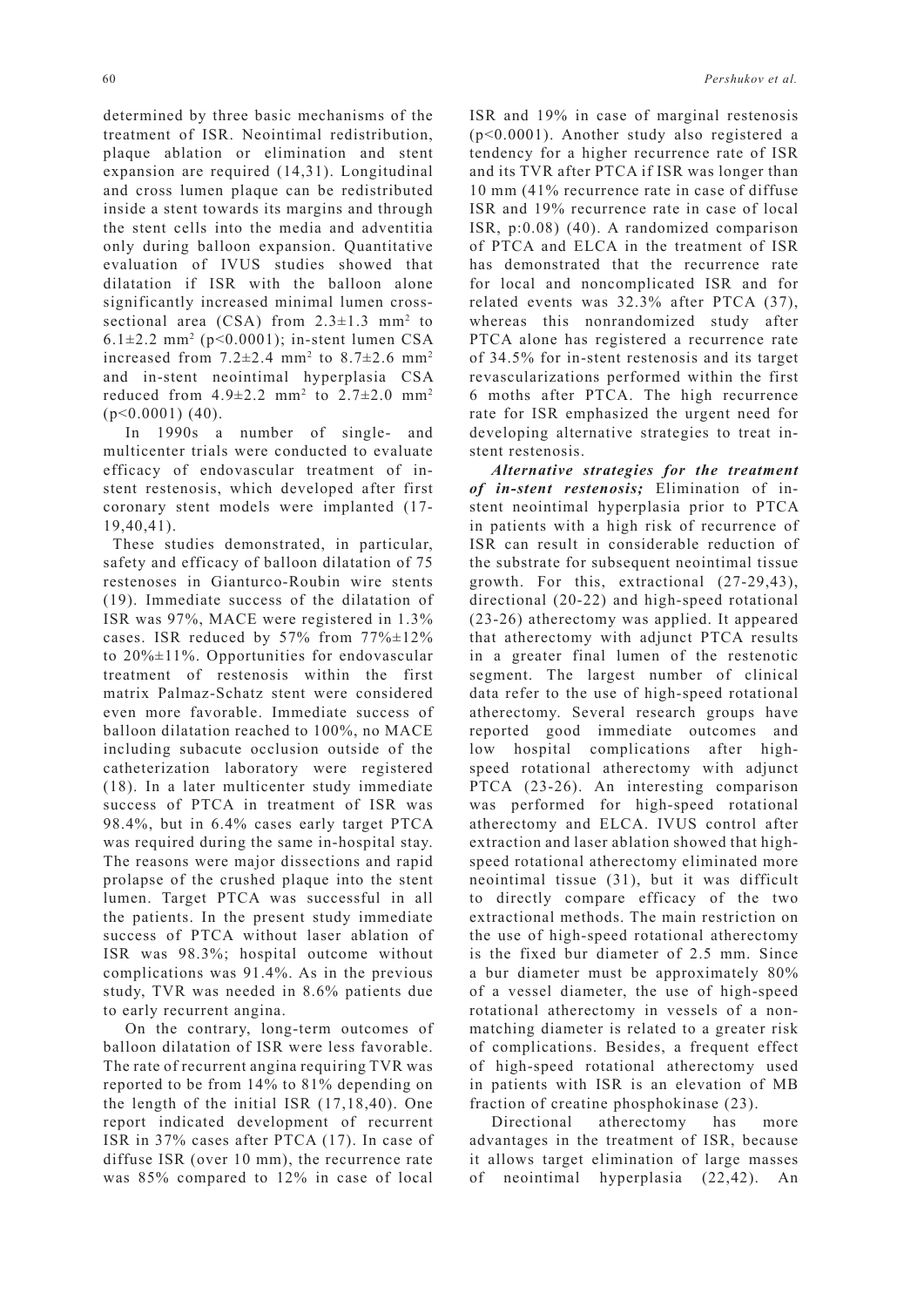atherectom has a bigger cutting diameter compared to a rotating bur. In a series of trials the final lumen was larger after directional atherectomy than after PTCA  $(2.7\pm0.4$  mm versus  $2.2 \pm 0.5$  mm,  $p < 0.0005$ ), and late events were less frequent after directional atherectomy than after PTCA (10.5% versus 39%, p:0.03) (42). The main restrictions on the use of directional atherectomy are the necessity to use guiding catheters of a large diameter 10F (3.3 mm), a possibility of partial elimination of the stent and complexity of working with lesions longer than 15 mm and also in vessels less than 3 mm (20,21).

*ELCA in the treatment of in-stent restenosis;* Tissue ablation by excimer laser energy can be an efficient way to eliminate plaques in patients with ISR (30,32,37,44). In-stent lumen gain is achieved by the combination of tissue ablation, tissue redistribution and stent expansion (30,32). A single-center study used IVUS to evaluate volume and distribution of ISR after PTCA and after ELCA (32). It appeared that immediate outcomes were more favorable in ELCA group than in PTCA group. Another study of 23 patients with 37 restenotic segments in stents evaluated immediate and short-term effect of ELCA. ELCA achieved 100% effect in 15 cases of ISR after Palmaz-Schatz stents implantation and in 22 cases of ISR after AVE-Microstent stents implantation (30). To achieve the effect, average  $634\pm396$ pulses were delivered during 29±16 seconds. The maximum laser diameter was 1.4 mm in 2 cases, 1.7 mm in 14 cases and 2.0 mm in 7 cases. ELCA resulted in significant reduction of the stenosis from  $75\pm16\%$  to  $44\pm13\%$ (p<0.01), and adjunct PTCA contributed to its further reduction to  $19\pm14\%$  (p<0.01). Procedural outcomes were successful in all cases, no dissections or perforations were visualized.

Despite the more aggressive character of atherectomy and laser ablation, the final lumen diameter of the restenotic stent was smaller than the primary lumen achieved during the initial stenting (45,46). In 159 patients with in-stent restenosis, PTCA, ELCA or high-speed rotational atherectomy resulted in the increase of the lumen cross-sectional area (CSA) from  $2.1 \pm 1.4$  mm<sup>2</sup> to  $6.2 \pm 1.7$ mm2 according to IVUS, reduced neointimal hyperplasia with tissue ablation and plaque extrusion from  $5.5\pm2.4$  mm<sup>2</sup> to  $2.9\pm1.6$  mm<sup>2</sup>, and also further expanded the stent from 7.5 $\pm$ 2.3 mm<sup>2</sup> to 9.1 $\pm$ 2.4 mm<sup>2</sup>. However, the final lumen CSA measured  $1.3 \pm 1.9$  mm<sup>2</sup>, which was less than before the intervention (46). When residual stenosis developed due to dissection or the plaque prolapse into the lumen, additional stenting was required (47). 18% of significant residual stenosis in stented lesions after ELCA appeared to be non-significantly less than 22% of significant residual stenosis after PTCA, which is considerably greater than 10% of residual stenosis after the initial restenting of ISR. Recently, Koster et al. received non-optimal results after ELCA treatment of 141 segments in 96 patients (48). After 6 months the rate of restenosis (over 50% of a vessel diameter) was 54%, target endovascular interventions were performed in 31% of cases; in 18% of patients coronary artery bypass grafting was needed.

On the other hand, a multicenter LARS (Laser Angioplasty for Restenotic Stents) trial conducted in the USA by Giri et al. revealed a higher potential of ELCA for the treatment of complex in-stent restenoses in 93 patients (37). Success was achieved in 98.9% of cases, and major adverse events were registered in 1.1%. One vessel perforation was not directly related to ELCA, because it was diagnosed after adjunct PTCA. In other cases no dissections restricting blood flow were registered. The need for target PTCA was less after ELCA (1.1%) than after PTCA (6.4%). Long-term outcomes up to 1 year were also more favorable after ELCA. Major cardiac complications occurred in 39.1% of cases after ELCA and in 45.2% after PTCA within the period. Target revascularizations were performed in 30% of patients after ELCA, and in 32.3% of patients after PTCA.

The results of this study conducted in Europe are largely similar to the ones obtained by the American trial LARS. As there was no randomization, more complex in-stent lesions were included in ELCA group. However, the immediate outcomes of ELCA and PTCA were comparable. ELCA+adjunct PTCA was successful in 98.5% of patients, PTCA alone – in 98.3%. Hospital complications were more frequent after PTCA (8.6%) than after ELCA+PTCA (3.0%), but this trend was not significant. In-hospital monitoring showed that adverse cardiac events occurred in 37.3% of patients after ELCA and in 46.6% after PTCA, target revascularizations were required in 32.8% and 34.5% respectively. Survival analysis did not demonstrate significance of the tendency for less frequent complications in ELCA group. However, during the entire follow-up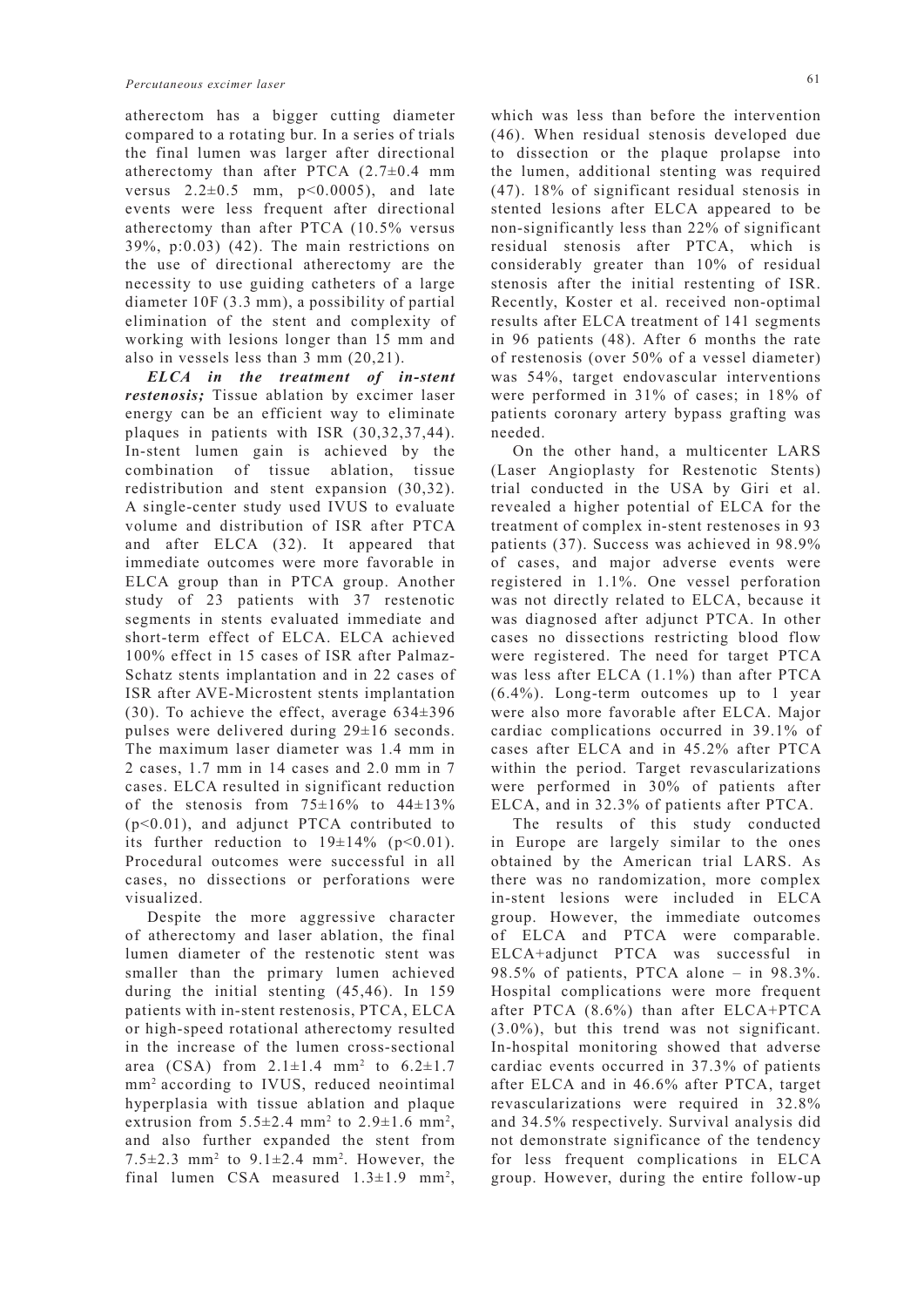period the curve of cumulative proportion of the patients without complications in ELCA group was above the curve for PTCA group.

As a result, since the study was planned in a nonrandomized design and a bigger number of patients with more severe ISR were included in ELCA group, it is not possible to draw a conclusion about advantages of excimer laser treatment of in-stent restenosis. However, the high rate of successful interventions (98.5%), the low rate of in-hospital complications (3.0%) and acceptable rate of MACE within 365 days after the procedure (37.3%) allow to recommend ELCA with adjunctive conventional PTCA for the treatment of instent lesions of various complexity.

## **REFERENCES**

- 1- Serruys PW, de Jaegere P, Kiemeneij F et al. A comparison of balloon-expandablestent implantation with balloon angioplasty in patients with coronary artery disease: Benestent Study Group. N Engl J Med 1994;331:489–95
- 2- Fischman DL, Leon MB, Baim DS et al. A randomized comparison of coronary-stent placement and balloon angioplasty in the treatment of coronary artery disease: Stent Restenosis Study Investigators. N Engl J Med 1994;331:496–501
- 3- Peterson ED, Lansky AJ, Muhlbaier LH, et al. Evolving trends in angioplasty device selection: a National Cardiovascular Network (NCN) database report. J Am Coll Cardiol 1997;29:495A
- 4- Batyraliev TA, Pershukov IV. Review of clinical studies of ischemic heart disease and its invasive treatment. Kardiologiia, 2002;42(5):68–70
- 5- Belenkov YN, Batyraliev TA, Pershukov IV. Invasive Cardiology – Focus on Restenosis. Part I. Kardiologiia 2002;42(8):50–6
- 6- Belenkov YuN, Batyraliev TA, Pershukov IV. Invasive Cardiology–Focus on Restenosis. Part II. Kardiologiia 2002;42(11):68–72
- 7- Schwartz RS. Animal models of human coronary restenosis. In Topol EJ, ed. Textbook of Interventional Cardiology. 2nd ed. Philadelphia, PA: W.B. Saunders, 1994:365–81
- 8- Moreno PR, Palacios IF, Leon MN, Rhodes J, Fuster V, Fallon JT. Histopathologic comparison of human coronary in-stent and postballoon angioplasty restenotic tissue. Am J Cardiol 1999;84:462–6
- 9- Mach F. Toward new therapeutic

strategies against neointimal formation in restenosis. Atheroscler Thromb Vasc Biol 2000;20:1699–700

- 10- Mintz GS, Popma JJ, Pichard AD et al. Arterial remodeling after coronary angioplasty: a serial intravascular ultrasound study. Circulation 1996;94: 35–43
- 11- Mudra H, Regar E, Klauss V et al. Serial follow-up after optimized ultrasound guided deployment of Palmaz-Schatz stents. Circulation 1997;95:363–70
- 12- Hoffmann R, Mintz GS, Dussaillant GR et al. Patterns and mechanisms of instent restenosis: a serial intravascular ultrasound study. Circulation 1996;94: 1247–54
- 13- Hoffmann R, Mintz GS, Popma JJ et al. Chronic arterial responses to stent implantation: a serial intravascular ultrasound analysis of Palmaz-Schatz stents in native coronary arteries. J Am Coll Cardiol 1996;28:1134–9
- 14- Gordon PC, Gibson CM, Cohen DJ et al. Mechanism of restenosis and redilation within coronary stents-quantitative angiographic assessment. J Am Coll Cardiol 1993;21:1166–74
- 15- Mehran R, Dangas G, Abizaid A et al. Angiographic patterns of in-stent restenosis: classification and implications for long-term outcome. Circulation 1999;100:1872–8
- 16- Goldberg SL, Loussararian A, De Gregorio J, Di Mario C, Albiero R, Colombo A. Predictors of diffuse and aggressive intrastent restenosis. J Am Coll Cardiol 2001;37:1019–25
- 17- Yokoi H, Kimura T, Nakagawa Y et al. Long-term clinical and quantitative angiographic follow-up after the Palmaz-Schatz stent restenosis. J Am Coll Cardiol  $1996 \cdot 27 \cdot 224$  A
- 18- Baim DS, Levine MJ, Leon MB, et al. Management of restenosis within the Palmaz-Schatz coronary stent: the U.S. multicenter experience – the U.S. Palmaz-Schatz Stent Investigators. Am J Cardiol 1993;71:364–6
- 19- Macander PJ, Roubin GS, Agrawal SK, et al. Balloon angioplasty for treatment of in-stent restenosis: feasibility, safety, and efficacy. Cathet Cardiovasc Diagn 1994;32:125–31
- 20- Bowerman RE, Pinkerton CA, Kirk B, Waller BF. Disruption of a coronary stent during atherectomy for restenosis. Cathet Cardiovasc Diagn 1991;24:248–51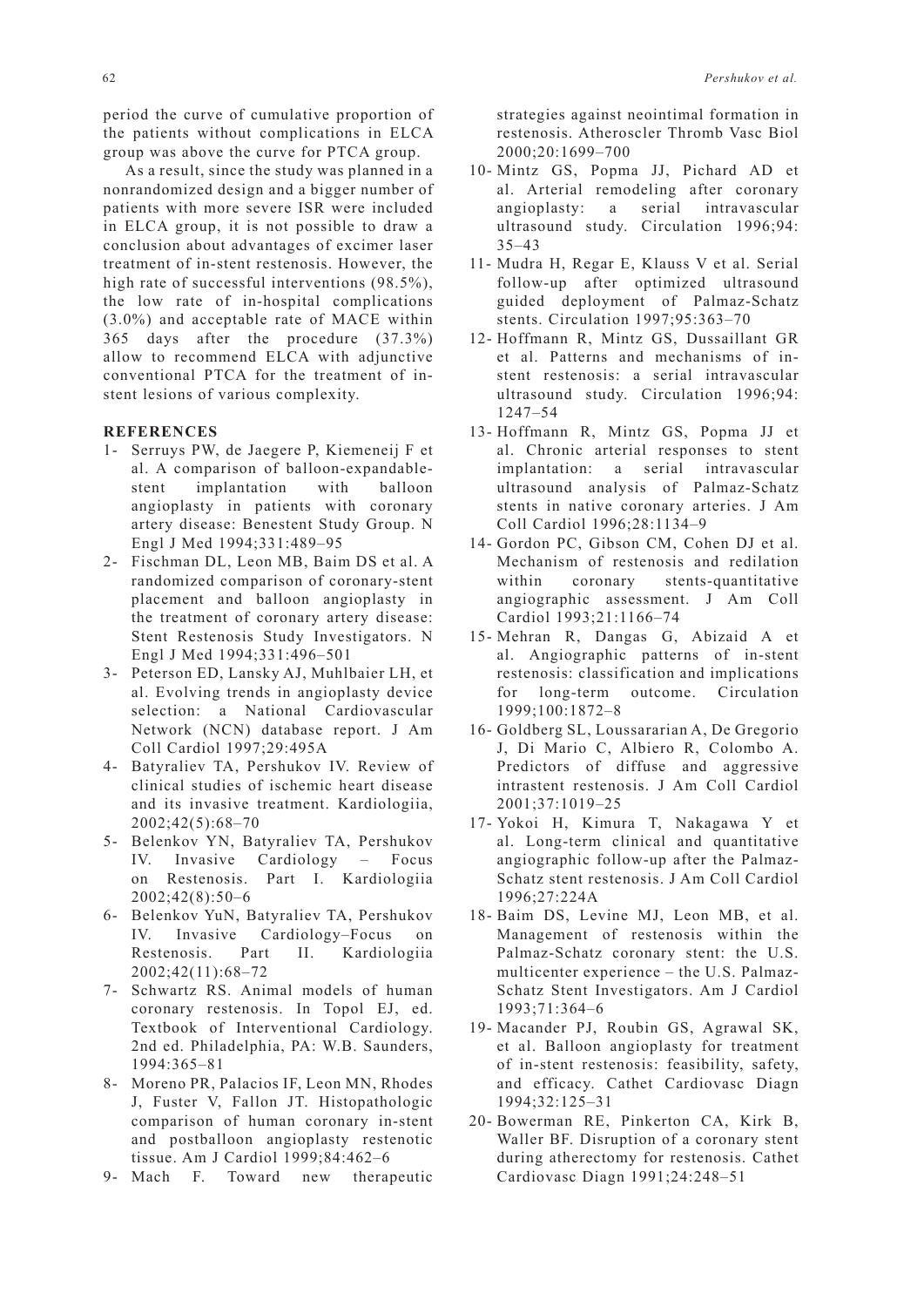- 21- Meyer T, Schmidt T, Buchwald A, Wiegand V. Stent wire cutting during coronary directional atherectomy. Clin Cardiol 1993;16:450–2
- 22- Strauss BH, Umans VA, van Suylen RJ et al. Directional atherectomy for treatment of restenosis within coronary stents: clinical, angiographic and histologic results. J Am Coll Cardiol 1992;20:1465– 73
- 23- Bottner RK, Hardigan KR. High-speed rotational ablation for in-stent restenosis. Cathet Cardiovasc Diagn 1997;40:144–9
- 24- Klues HG, Reffelmann T, von Dahl J, Hanrath DP. High-speed rotational coronary atherectomy for the treatment of restenosis in coronary stents. J Am Coll Cardiol 1997;29:313A
- 25- Schiele F, Meneveau N, Vuillemenot A et al. Rotational atherectomy followed by balloon angioplasty for treatment of restenosis in coronary stents. J Am Coll Cardiol 1997;29:498A
- 26- Buchbinder M, Goldberg SL, Fortuna R et al. Rotational atherectomy for intra-stent restenosis: initial experience. Circulation 1996;94:I621
- 27- Hara K, Ikari Y, Tamura T, Yamaguchi T. Transluminal extraction atherectomy for restenosis following Palmaz-Schatz stent implantation. Am J Cardiol 1997;79: 801–2
- 28- Goods CM, Jain SP, Liu MW et al. Intravascular ultrasound-guided transluminal extraction atherectomy for restenosis after Gianturco-Roubin coronary stent implantation. Cathet Cardiovasc Diagn 1996;37:317–9
- 29- Ikari Y, Yamaguchi T, Tamura T et al. Transluminal extraction atherectomy and adjunctive balloon angioplasty for restenosis after Palmaz-Schatz coronary stent implantation. Cathet Cardiovasc Diagn 1993;30:127–30
- 30- Koster RP, Koschyk DH, Kahler J et al. Laser angioplasty on in-stent restenosis. Circulation 1996;94(Suppl):I621
- 31- Mehran R, Mintz GS, Popma JJ et al. Mechanisms of lumen enlargement during atheroablation of in-stent restenosis: a volumetric ultrasound analysis. J Am Coll Cardiol 1997;29:497A
- 32- Mehran R, Mintz GS, Satler LF et al. Treatment of in-stent restenosis with excimer laser coronary angioplasty: mechanisms and results compared with PTCA alone. Circulation 1997;96:2183–9
- 33- Deckelbaum LI, Natarajan MK, Bittle

JA et al. Effect of intracoronary saline infusion on dissection during excimer laser coronary angioplasty: a randomized trial. J Am Coll Cardiol 1995;26:1264–9

- 34- Popma JJ, Bashore TM. Qualitative and quantitative angiographic. In: Topol, editor. Textbook of Interventional cardiology. Philadelphia: W.B. Saunders; 1993. p 1052–68
- 35- Ellis SG, Roubin GS, King SB III et al. Importance of stenosis morphology in the estimation of restenosis risk after elective percutaneous transluminal coronary angioplasty. Am J Cardiol 1989;63:30–4
- 36- van der Zwet PM, Reiber JH. A new approach for the quantification of complex lesion morphology: the gradient field transform – basic principles and validation results. J Am Coll Cardiol 1994;24:216–24
- 37- Giri S, Ito S, Lansky AJ et al. Clinical and angiographic outcome in the Laser Angioplasty for Restenotic Stents multicenter registry. Cathet Cardiovasc Diagn 2001;52:24–34
- 38- Painter JA, Mintz GS, Wong SC et al. Serial intravascular ultrasound studies fail to show evidence of chronic Palmaz-Schatz stent recoil. J Am Cardiol 1995;75: 398–400
- 39- Mehran R, Mintz GS, Pichard AD et al. Morphologic and procedural predictors of diffuse in-stent restenosis. J Am Coll Cardiol 1997;29:76A
- 40- Mehran R, Mintz GS, Popma JJ et al. Mechanism and results of balloon angioplasty for the treatment of in-stent restenosis. Am J Cardiol 1996;78:618–22
- 41- Sharma SK, Rajawat Y, Kakarala V et al. Angiographic pattern of in-stent restenosis after Palmaz-Schatz stent restenosis. J Am Coll Cardiol 1997;29:313A
- 42- Pathan A, Butte A, Harrell M et al. Directional coronary atherectomy for the treatment of Palmaz-Schatz stent restenosis. J Am Coll Cardiol 1997;29: 68A
- 43- Chow WH, Chan TF. Pullback atherectomy for the treatment of intrastent restenosis. Cathet Cardiovasc Diagn 1997;40:94–5
- 44- Topaz O, Vetrovec GW. The stenotic stent: mechanisms and revascularization options. Cathet Cardiovasc Diagn 1996;37:293–9
- 45- Schiele F, Meneveau N, Vuillemenot A, et al. Intracoronary ultrasound assessment of balloon angioplasty in intrastent restenosis. J Am Coll Cardiol 1997;29: